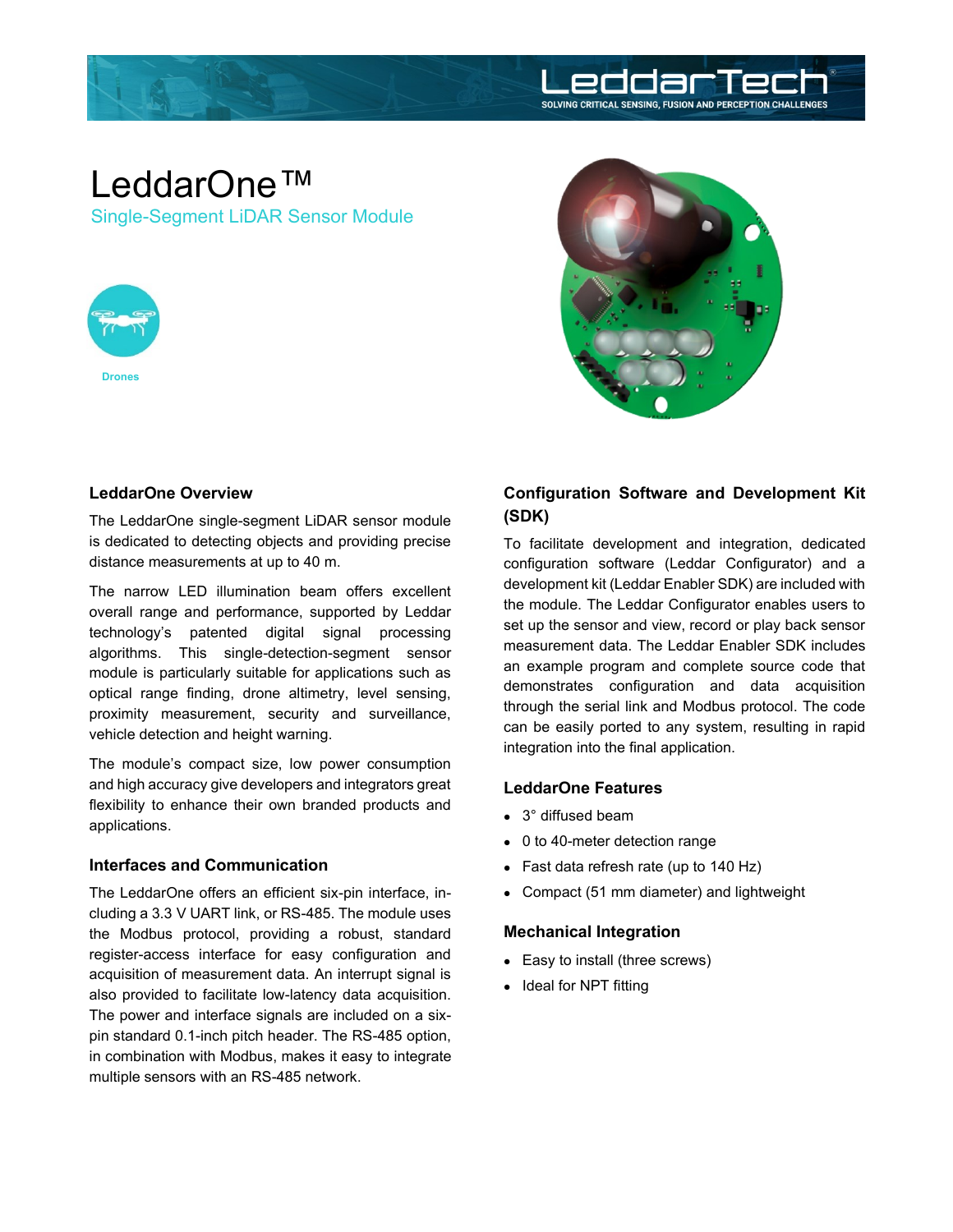

# **Specifications**

|           | $\bullet$ Beam $(°)$ :   | 3                    |
|-----------|--------------------------|----------------------|
|           | • Diameter (mm):         | 50.8                 |
|           | • Wavelength $(nm)$ :    | 850                  |
|           | • Power supply $(VDC)$ : | 5                    |
| $\bullet$ | Interfaces:              | 3.3 V UART or RS-485 |
| $\bullet$ | Weight (g):              | 14                   |

# **Optional Accessories**

- USB to 3.3 V UART cable (P/N 74D0002)
- USB to RS-485 cable (P/N 74D0001)
- Bracket for standard tripod mount, 1/4 in –20 (P/N 74D0003)
- Starter kit, including bracket, screws, and cable

# **System Performance**

| • Detection range <sup>1</sup> (m):           | 0 to 40                                     |
|-----------------------------------------------|---------------------------------------------|
| $\bullet$ Accuracy (cm):                      | ±5                                          |
| • Data refresh rate $(Hz)$ :                  | Up to $140$                                 |
| • Operating temperature range $(^{\circ}C)$ : | $-45$ to $+85$                              |
| • Distance precision (mm):                    | ±5                                          |
| • Distance resolution (mm):                   | ±3                                          |
| • Power consumption $(W)$ :                   | 1.3                                         |
| $\bullet$ Eye safety:                         | IEC 62471:2006 (exempt lamp classification) |
|                                               |                                             |

1 Varies according to target.

| <b>Interface Pinout</b> |     |    |                 |                 |                |  |  |
|-------------------------|-----|----|-----------------|-----------------|----------------|--|--|
|                         |     |    |                 |                 |                |  |  |
| <b>GND</b>              | IRQ | 5V | $RX$ or RS-485+ | $TX$ or RS-485- | <b>RESET N</b> |  |  |

#### *Legend:*

#### **RX/TX = 3.3 UART** RS-485+ / RS-485- = RS-485

*The power and interface signals are included on a six-pin standard 0.1-inch pitch header. The RS-485 option, in combination with Modbus, makes it easy to integrate multiple sensors with an RS-485 network.*